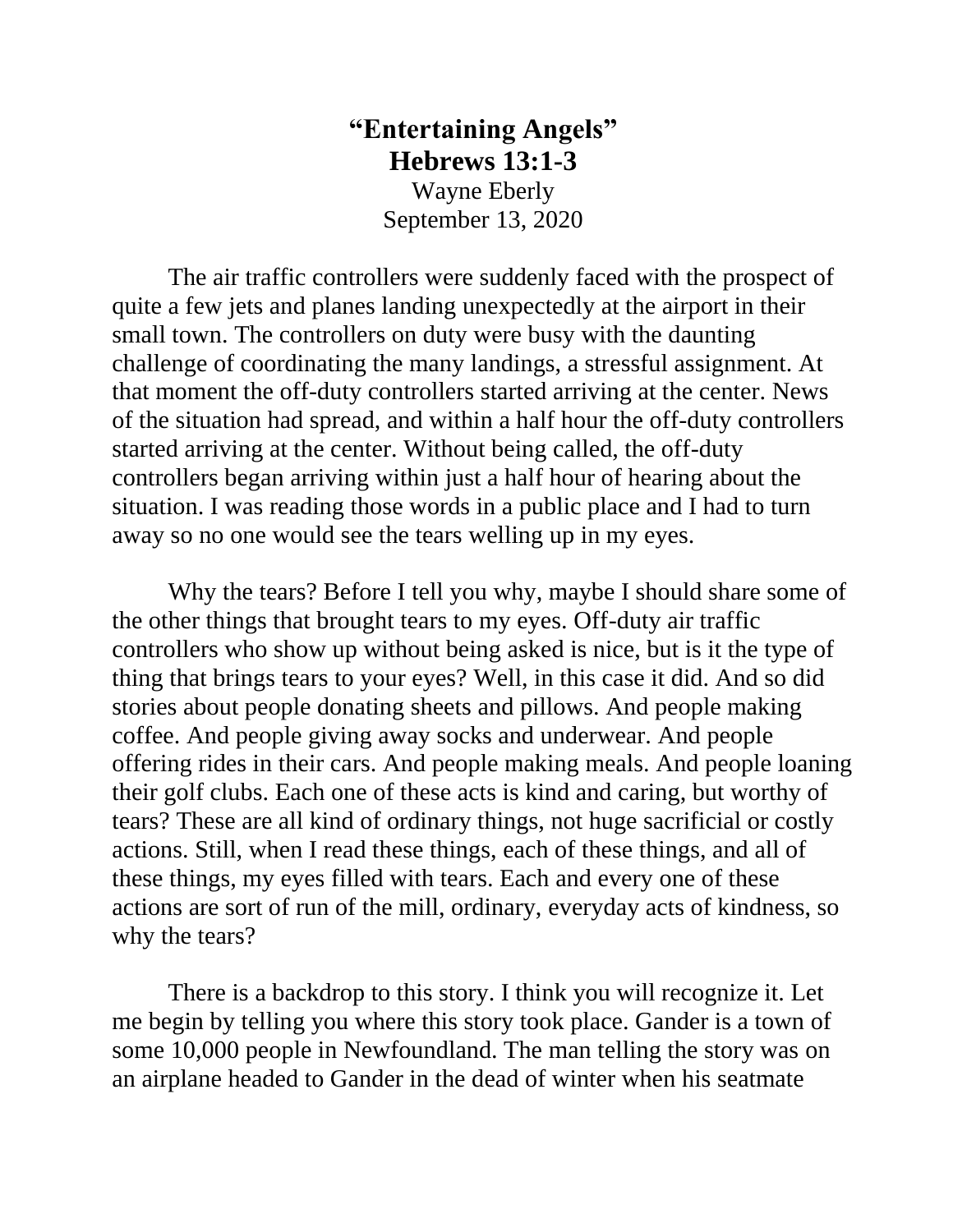asked where he was going. He said Gander. After asking why in the world he would go to Gander in the dead of winter, he also said, "Gander has the friendliest people you will ever meet." Indeed, the people of Gander have a reputation for being very caring, very friendly. They showed their caring nature, they showed their friendly nature in just the right ways at just the right time. You see, the backdrop of this story is that it begins on a Tuesday morning nineteen years ago.

Gander is the type of town where the locals gather at the coffee shop. It is a town small enough that the mayor joins the others at the coffee shop as they talk about the weather and the local economy. That Tuesday morning was a beautiful one, it was a typical morning like any other, until someone called the lead supervisor for the air traffic controllers to come look at something on the television in the break room. What he saw is an image seared into the minds of anyone who has ever seen it. It was the image of the planes crashing into the World Trade Center towers. That is the backdrop of the story that brought tears to my eyes so many times when people did simple, basic, kind, and compassionate actions, like off-duty air traffic controllers showing up without being called. As the title of the book puts it, September 11, 2001 was for Gander, Newfoundland, the day the world came to town.

Because Gander has a huge airfield, 38 planes landed as all air traffic in and out of the United States was shut down. No one knew how long they would be there. No one knew if there would be further attacks. No one knew if there were attackers on other flights, maybe even the flights that were now on the ground in Gander. On Tuesday, September 11, 2001 38 planes landed and stayed on the ground at Gander. Those planes carried 6,595 people from 40 different countries, from as far away as Sri Lanka and Tasmania. What do you do when you live in a small town in an isolated part of the world and 6,595 show up unexpectedly? What do you do when the world comes to town? What do you do when the world comes to town against the backdrop of an act of terror that took so many lives and caused such fear and suffering and loss? In Hebrews we are told, "Do not forget to show hospitality to strangers, for by so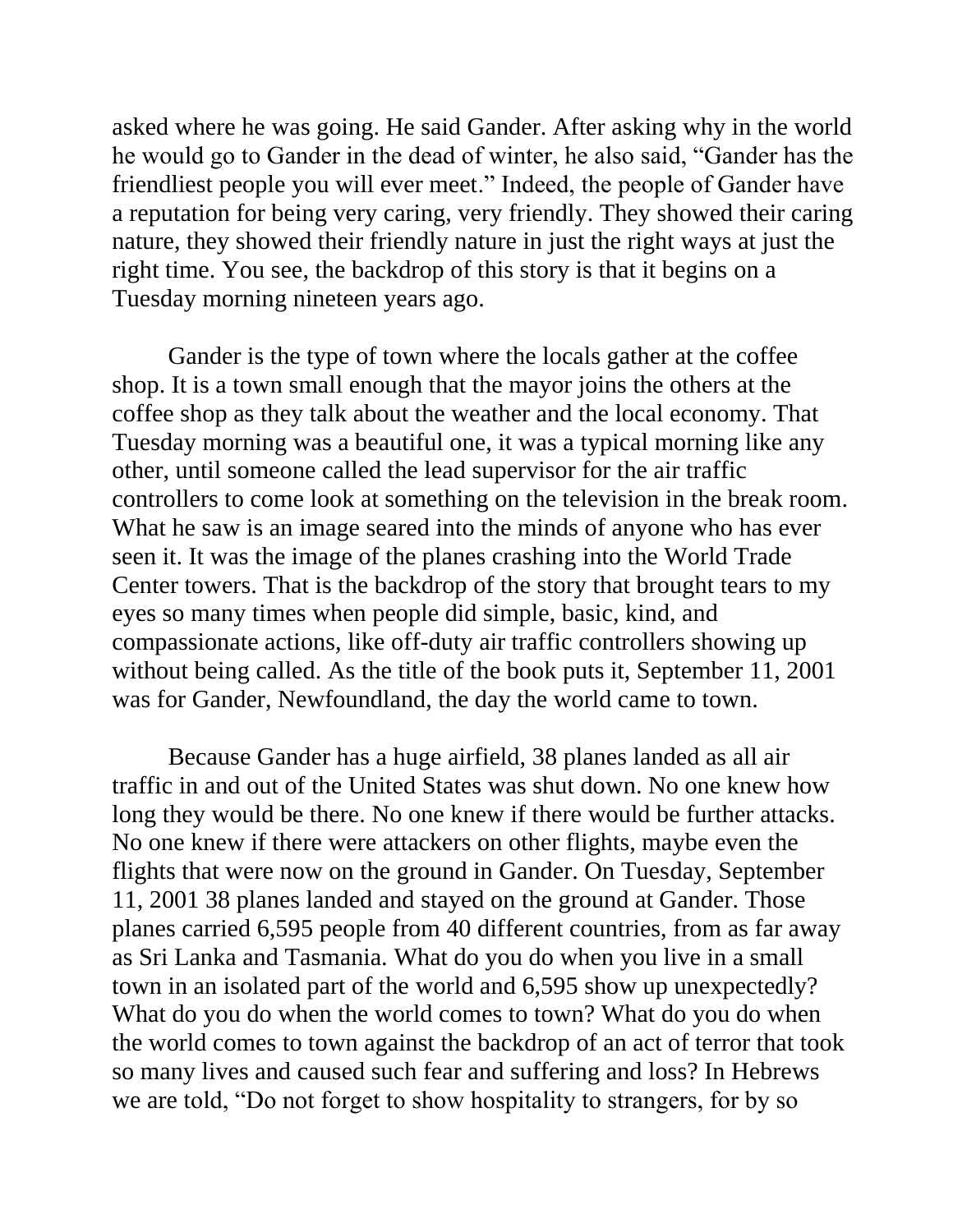doing some have shown hospitality to angels without knowing it." What do you do when the world comes to town? In practical ways, some bigger than others, but all of them important in their own way, the people of Gander and surrounding towns showed hospitality to strangers.

Where do 6,595 people stay? Schools were made available. Civic groups offered their buildings, churches opened their doors, and some people said come sleep at our house, we have an extra bed. The Red Cross and the Salvation Army were right at the center of all the efforts. Lest you think Gander is some mythical paradise where everybody lives in harmony and there are never disagreements, the town happened to be in the midst of a strike. The area's school bus drivers were on strike, and it was a nasty disagreement. But when the drivers heard what had happened, with  $9/11$  as the backdrop, with 6,595 people at the airport needing to get to shelter, they "laid down their picket signs, setting their own interests aside, and volunteered en masse to work around the clock carrying the passengers wherever they needed to go."<sup>1</sup> Guess what happened to me when I read about the bus drivers setting down their picket signs…I had to turn away again. Against the backdrop of September 11, even things that seemed big and vitally important sort of looked a little different. There were bigger issues. There were deeper needs. Because of that, personal wants and wishes were set aside, because the world had come to town and it was time to practice hospitality.

Even though the passengers were allowed to leave the planes and were moved to shelters, their luggage was not released. So no one had any extras, no toiletries, no change of clothes, nothing except what they were carrying. The little town of Gander had a clothing drive to beat all clothing drives. "The Salvation Army was in charge of gathering supplies…the local radio station and public-access television station started running announcements asking folks in town to donate food, spare bedding, old clothes—anything the passengers might need." (p. 57) What do you do when the world comes to town? You have a clothing drive. "At

<sup>&</sup>lt;sup>1</sup> The Day the World Came to Town: 9/11 in Gander, Newfoundland, p. 57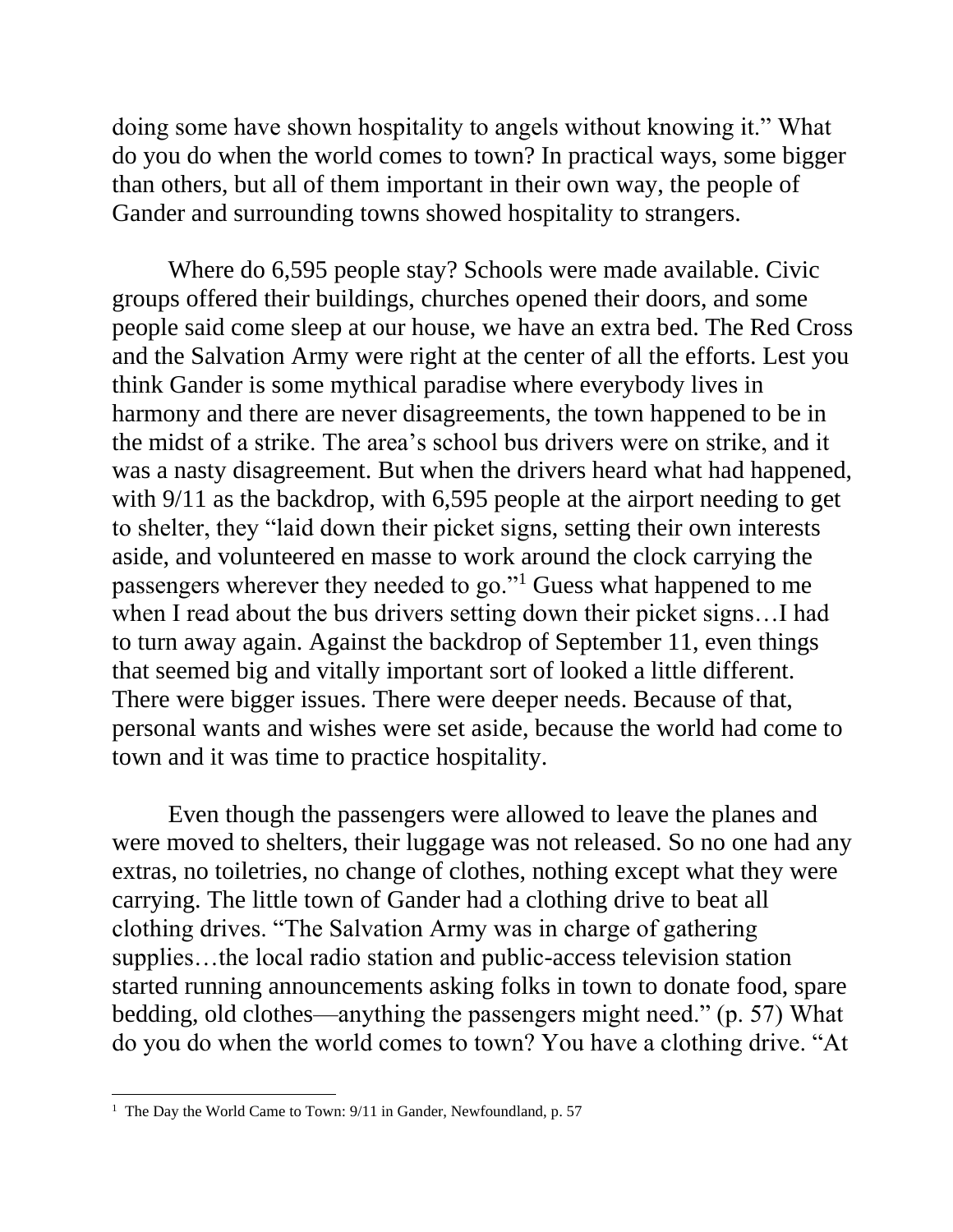the town's community center, a line of cars stretched from the front door for two miles as people brought sheets and blankets and pillows from their homes for the passengers." When I first read this book, we had just visited Newfoundland. Our daughter and son-in-law Jonathan lived there some eight years. Jonathan gave me the book about the day the world came to Gander. No sooner had I returned from that trip to Newfoundland than one of the young people of this church stood up and shared a moment for mission about having a drive to collect socks and underwear and toiletries for homeless veterans. As Andrew Yu was sharing his hopes that we collect 50 bags of clothes and toiletries, I was seeing a line two miles long and thinking how good God is to stir the hearts of our young people here to entertain strangers…to reach out to the ones in need.

People take medicine. Can you imagine how many prescriptions would be represented in 6,595 people? For the most part the medicine was on the planes, in their luggage. What do you do when the world comes to town and they need prescriptions filled? The pharmacists in town got busy, working around the clock, making calls around the world, and they filled those prescriptions. Somewhere along the line someone asked if there were any pets on the planes. Yes there were. The pets were not allowed off the planes, so these animal lovers went and cared for the pets, fed, bathed, petted, and loved them. I was reading about these animal lovers and right about that time Natalie Gray, again one of our young people, stood before us and shared her hopes to raise money for the animal shelters in our community. Week after week she set up her table in Fellowship Hall, inviting us to support this important work. She understood showing appreciation. I came to her table every week because if I put a few dollars in she gave me a little bag of Scooby Doo graham cracker cookies. When all was said and done over \$1,000 was raised.

The golf course let any of the plane people play for free. But no one had their clubs with them. Word went out and the townspeople who had sets of golf clubs dropped them off for the plane people to use. There were children on the flights, and it became apparent immediately that they would need some toys. A toy drive ensued, and the local stores all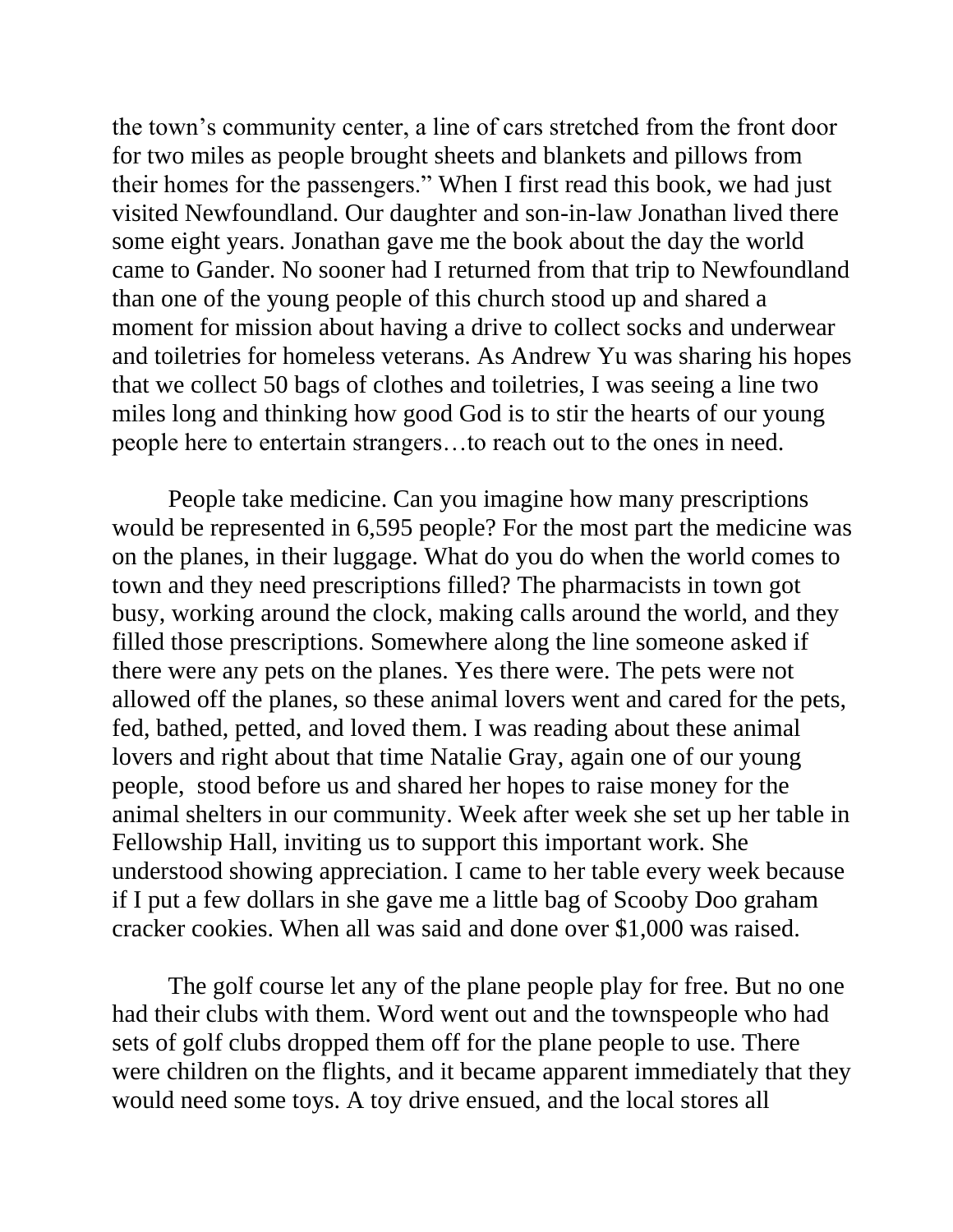chipped in and worked together. As in many small towns, the presence of Wal-Mart had caused some challenges for the small local stores. But all of a sudden local stores were sending people to Wal-Mart, and Wal-Mart was sending people to the local store, and to many it seemed like a scene right out of that wonderful holiday movie Miracle on 34<sup>the</sup> Street. KFC and Subway provided food. When the passengers were still on the plane, before it was decided to get them off and into shelters, some people who smoke were having a really tough time. Local people showed up with nicotine gum, and that crisis was handled. The cable company went to each of the centers to make sure they had cable television as so many needed to see and hear and be informed about what was happening. The phone company set up banks of phones. Can you imagine what it meant to be able to get in touch with loved ones, to hear voices, to assure one another that you were okay, that everything was alright?

And for some the assurance that everything was alright was slow in coming. One of the couples on the planes had a son who was a firefighter in New York City. When they talked on the phone his wife, their daughter-in-law said they were sure he was okay, but they hadn't heard from him yet. The woman's heart was filled with the anxiety and fear in not knowing whether her son was safe. The woman whose son was missing, whose son was the firefighter, was named Hannah. When we know the story of the bible something as simple as a name can stir up our emotions. Hannah is a woman from the Old Testament who longed to have a child but was not able to. The story is told in I Samuel of her pouring her heart out in prayer to God. This Hannah, the one who landed in Gander, Newfoundland, she had the gift of a son. The prayers she was pouring out were the prayers of a mother gravely concerned about the well-being of her son. One of the townspeople heard of Hannah's suffering, had empathy for that fear and anxiety, and came alongside to comfort and care for Hannah.

The woman from town was named Beulah. Beulah is a name used by the prophet Isaiah. Writing in the days of the exile, when Israel had been defeated and the temple destroyed, in those terrible days when the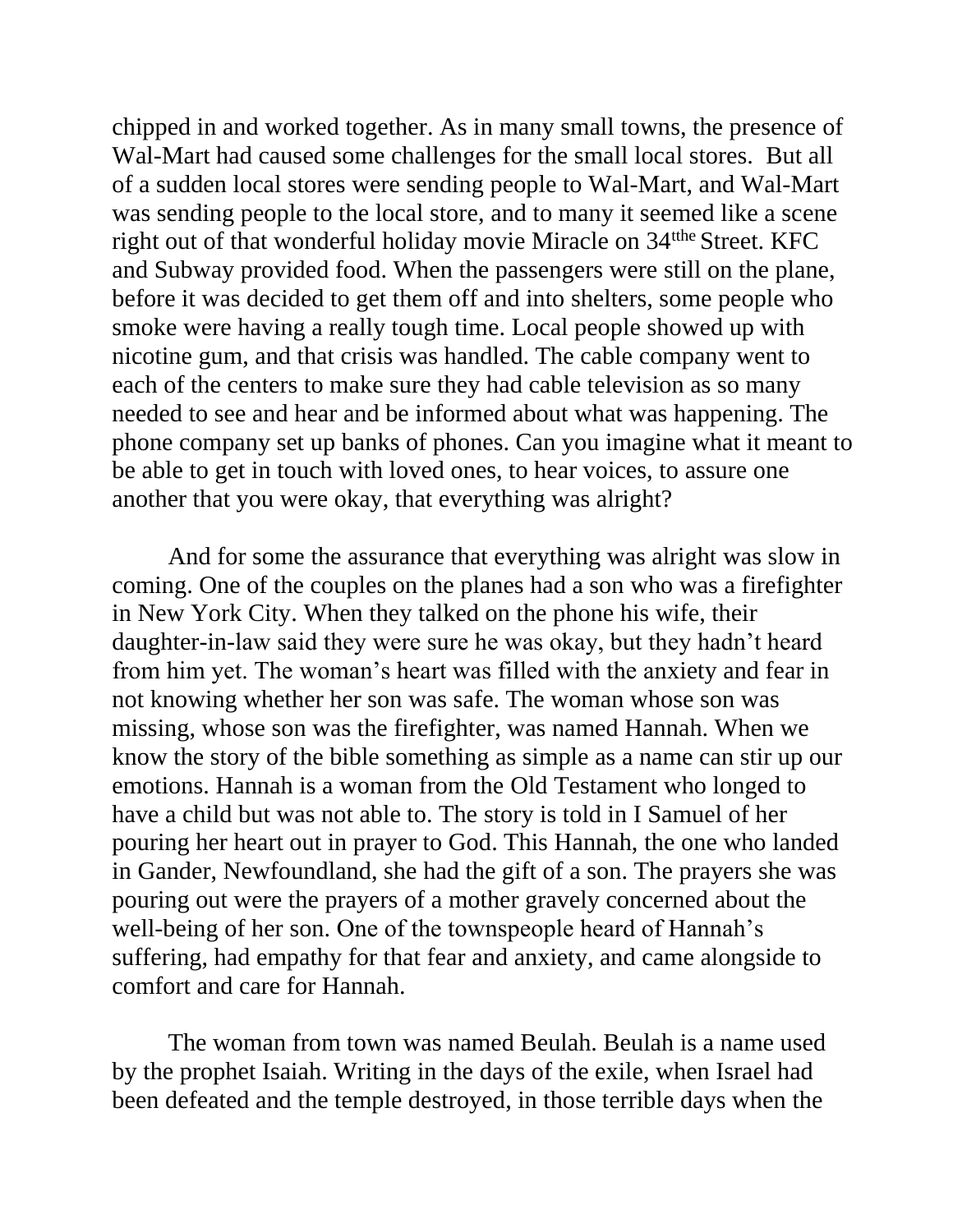people were uprooted and carried far from home, a promise came that God would restore his people, that they would return to their home, and that once again they would rejoice. "No longer will they call you Deserted, or name your land Desolate. But you will be called Hephzibah, and your land Beulah." (Isaiah 62:4) Hephzibah means, "My delight is in her", and Beulah means, "Married." I had a dear friend who used to walk the halls of our church in Houston singing about Beulah Land. It is a land of hope, a land of promise, a land where God dries every tear and rights every wrong. Beulah sat with Hannah, and in those two women and their two names, so much of the life we live was captured. The fears and uncertainties of life represented in Hannah and the hopes and promises of that day when God's resurrection life fills this world with blessing and peace and joy and love. It is a heartbreaking moment in the book when Hannah finds out her son has died. May every weeping Hannah have a Beulah who sits quietly as an assurance that God is present even in the deepest valley and on the darkest night. And may we never forget, never lose sight of the one who walked a lonesome valley so that we would never be alone in our sadness, in our suffering, and so that we would never be without hope.

One local woman opened her home for people to shower. She was so friendly and so hospitable those who showered were then invited to spend the night in a spare bed at the home. When she filled her beds, she called on a neighbor and sent some folks over. Her husband was out taking care of needs of people and he came home late at night. He was exhausted, he knew his wife was exhausted, and so he decided to just sleep in the guest bedroom so as not to wake his wife, who had been giving so much to so many. After taking his shower "he dropped his towel and climbed into the guest bed wearing nothing more than wet hair and a weary expression on his face. And that's when he realized he wasn't alone. He was in bed with a seventy-year-old woman from Fort Worth, Texas. His wife had befriended this woman and decided to take her home. Remarkably, the woman was still asleep. He gingerly stood up, covered himself with his towel, and retreated to his bedroom. (In the morning) he said to his wife, 'We have company I see.' 'Yes, that's a lovely lady from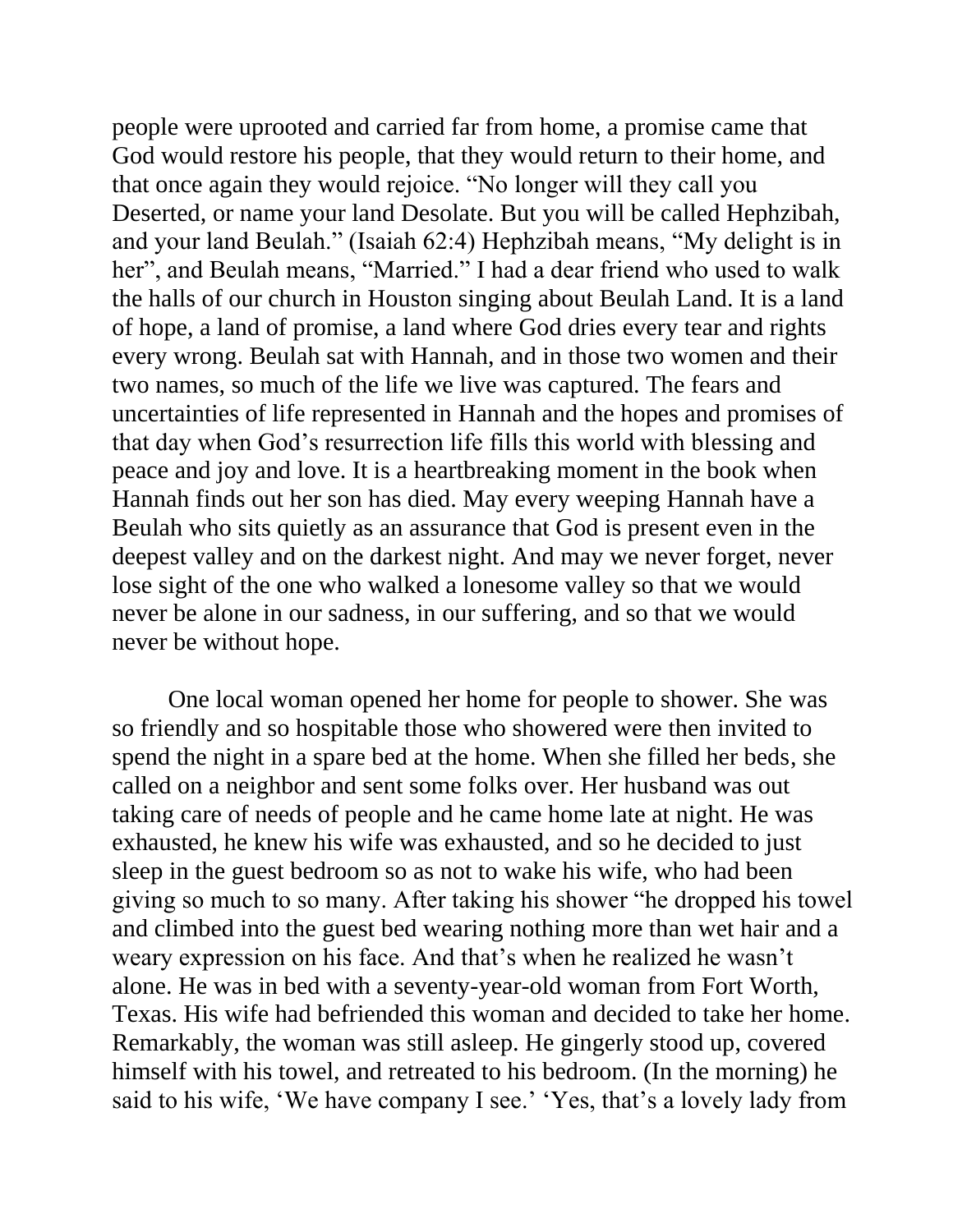one of the flights.' She told her husband she couldn't stand the thought of this old woman spending a night sleeping on the floor of a classroom at Gander Academy. So she'd brought her home and tried to show her a good time. Well, her husband said with a laugh, I almost showed her more than that." (p. 134) So along with having to turn my head away when tears filled my eyes I also had some moments when I laughed out loud, which causes its own brand of embarrassment.

9/11 was a day of devastation. There is no other way to look at that day. And yet there is another way to look at that day. In the shadow of hatred and evil and death and destruction some folks realized that it was their responsibility to show hospitality to strangers. And some incredibly beautiful things happened. Two people who were plane people, who had to land at Gander and live in shelters, were part of the Rockefeller Foundation. They saw this little town do the right thing, the kind thing, the loving thing, and they were so moved they made major donations of some \$35,000 to the local school and the local church that housed them. One flight decided to set up a scholarship fund and thousands of dollars were pledged. Mercy begets mercy. 9/11 gave us a chance to respond in a lot of ways. Let us not forget it gave us a chance to respond in ways that build, that nurture, that show compassion and kindness. In the shadow of those twin towers crumbling to the ground seeds of life were sown in the little town of Gander.

Because we have just passed another anniversary of 9/11, my thoughts have returned to the good folks of Gander, Newfoundland. But I am also thinking of those good folks because we are in a situation that bears many similarities. There are certainly differences. With the onset of the Coronavirus Crisis the world did not come to town. Instead, we all were told to stay home. But once that reality set in, we have found ourselves confronted with myriad needs, as vast as the needs that faced the people of Gander. They had no playbook, no check list to turn to in how to handle a crisis like the one they faced when the world came to town. But I do believe they understood the importance of one particular verse from the bible, a verse that is known beyond the groups that meet to